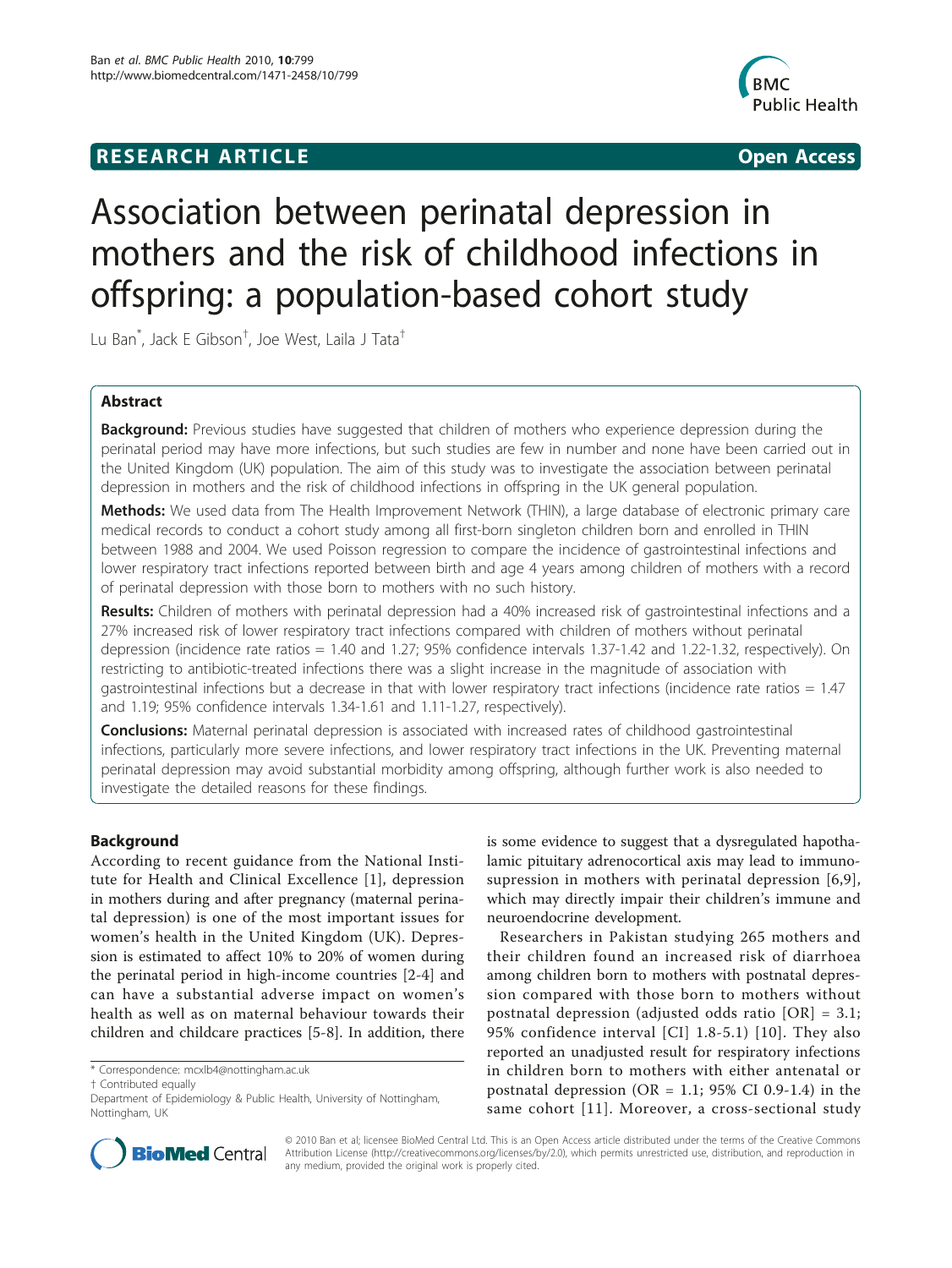conducted in the United States of America reported an association between postpartum depression and physical illness (including, but not limited to, infections) in children ( $p = 0.03$ ) [[9\]](#page-7-0), suggesting that an association between maternal perinatal depression and childhood infections may also exist in high-income countries.

Since the prevalence of maternal perinatal depression is high, any association with childhood infections could be an important public health concern in high-income countries. Although the relative impact of infections on childhood survival and severe morbidity is lesser than in low income countries, infectious illnesses are still a major cause of mortality and morbidity among young children in higher income countries and are both socially and economically burdensome [[12](#page-7-0),[13\]](#page-7-0). In European countries in 2004, more than 16% of deaths in children under five-years of age were attributed to childhood acute respiratory infections (ARIs) and about 14% were attributed to childhood diarrhoeal illness [\[12](#page-7-0)].

We therefore conducted a large population-based study in the UK with the primary aim of examining the potential effect of maternal perinatal depression on childhood gastrointestinal (GI) infections and lower respiratory tract infections (LRTIs) in the first four years of life. We also investigated whether healthcare-seeking behaviour differed between mothers with and without perinatal depression, as this may lead to differential levels of diagnosis of minor self-limiting infections.

## Methods

## Dataset and study population

We used data from The Health Improvement Network (THIN), a large database of anonymised computerised primary health care records of patients throughout the UK. There is a high standard of validated recording of medical diagnoses, medical conditions and symptoms and prescriptions in THIN [[14](#page-7-0),[15\]](#page-7-0). The data in this study derive from 255 general practices across England and Wales with longitudinal records of 3.9 million patients. Previous research [[15,16](#page-7-0)] has shown that the population in THIN is generally representative of the UK population. Ethical approval for this study was granted by the South East Research Ethics Committee.

For each woman who was of childbearing age (15 to 50 years of age) at any time between January 1988 and November 2004, birth-related entries in their general practice records during this period were linked to registered children born in the same household at the time of delivery. Women were included if they had one or more live born children recorded in the database. For this study, we only included the first recorded singleton pregnancy ending in a live born child for each woman. Pregnancies ending in stillbirth, miscarriage, therapeutic abortion and multiple pregnancies (e.g. twins delivered) were excluded. Follow-up data were available for all children for the first four years of their life unless they died or ceased to be registered at the practice. All analyses were restricted to the first four-years of life since in the UK children generally start attending school at between 4 and 5 years of age, leading to a considerable change in their environmental exposure to infection.

We extracted data including records of GI infections, LRTIs and antibiotic prescriptions for children and records of maternal perinatal depression and antidepressant use for mothers. Based on previous research [[9,10,17,18](#page-7-0)], we also extracted data (where available) on maternal age at birth, body mass index [BMI] before pregnancy, smoking status before childbirth, caesarean section delivery, and household socioeconomic status (represented by quintiles of Townsend deprivation indices [\[19](#page-7-0)]), and the sex of the child, since these factors may be related to maternal perinatal depression as well.

#### Measurement of maternal perinatal depression

Mothers were defined as having perinatal depression if, at any time during pregnancy or in the first six months after childbirth, they had a medical record of diagnosed depression (e.g. major depression, mild depression, or chronic depression), or if they received at least one prescription for an antidepressant medication.

## Measurement of childhood infections and antibiotic prescriptions

Children were defined as having GI infections if they had at least one clinical diagnosis of GI infection (e.g. infectious colitis, enteritis or gastroenteritis) or infection-related symptoms (e.g. vomiting or diarrhoea) recorded in their general practice records. The date of recovery from illness was defined as the 15<sup>th</sup> day after diagnosis. If a subsequent diagnosis was recorded prior to the recovery date, this was considered part of the same episode of illness and the recovery date was extended to the  $8<sup>th</sup>$  day after this recording (only if later than the original recovery date, ensuring that an episode lasted at least 14 days). Further recordings prior to the recovery date were treated in the same way. Recordings after the date of recovery were treated as indicating the onset of new episodes of illness. We used the same process to identify and classify episodes of LRTIs, where these were defined as at least one clinical diagnosis of an LRTI (e.g. pneumonia or bronchitis) in the primary care record. To obtain a measure of more severe episodes of illness, we also identified all antibiotic-treated GI and LRTI infectious episodes, which we defined as those where children had one or more records of a prescription for an antibiotic dated on or after the date of onset and prior to the date of recovery.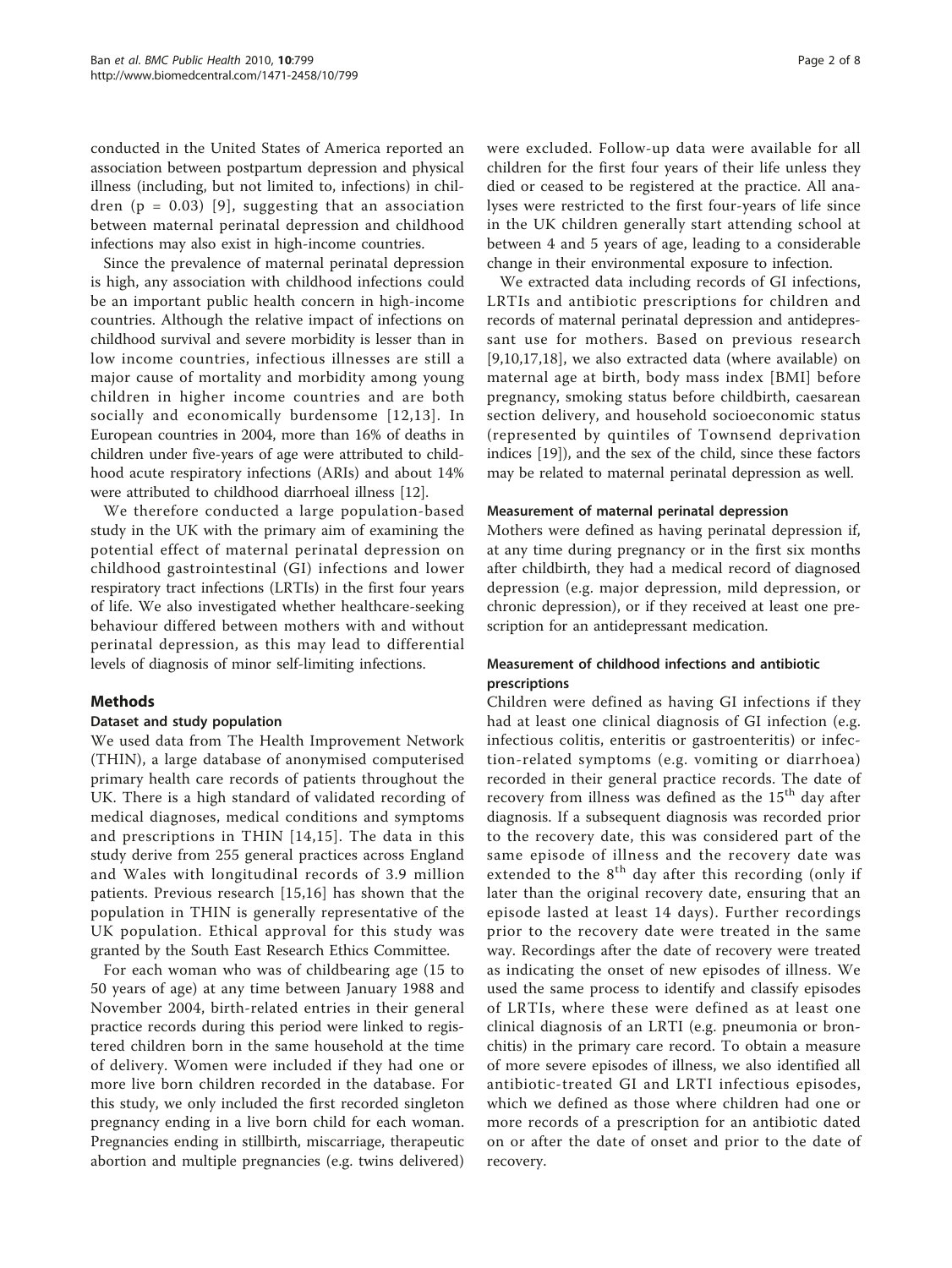#### Statistical analysis

We calculated crude incidence rates as the total number of episodes for each infectious outcome (episodes of GI infections with and without antibiotic treatment and episodes of LRTIs with and without antibiotic treatment) divided by children's total follow-up period during the first four years of life. We calculated the absolute differences in crude incidence rates by subtracting the rates in children of mothers without perinatal depression from those in children of mothers with perinatal depression. To assess whether the incidence rates changed over the first years of the child's life and whether the association of maternal perinatal depression with childhood infections changed with increasing time from birth, we also calculated the incidence rates for each year of the child's life separately.

To estimate the effect of maternal perinatal depression on the risk of childhood infections, we used Poisson regression to obtain incidence rate ratios (IRRs) for each type of infectious outcome among children of mothers with perinatal depression relative to children of mothers without perinatal depression, overall and for each year of age up to 4 years. Findings were considered statistically significant where p was less than 0.05.

We also attempted to assess whether mothers with perinatal depression might be more likely to report childhood illness to their general practitioners (GPs), or to do so sooner than mothers without perinatal depression, by examining whether time to first polio immunisation in children differed between mothers with and without perinatal depression as a potential marker of mothers' healthcare-seeking behaviour. We determined the date of each child's first polio immunisation as recorded in the general practice records for children born between  $1<sup>st</sup>$  January 1991 and  $31<sup>st</sup>$  December 2003 only, since the UK immunisation schedule and vaccine type did not change during this time period [[20,21\]](#page-7-0). We calculated a median time to first polio vaccination in children of mothers with and without perinatal depression. All analyses were carried out using Stata SE 10.0 software.

## Statistical Power

Based on previous studies [[2](#page-6-0)-[4](#page-7-0),[22\]](#page-7-0), we estimated that about 10% of mothers in our study population would have perinatal depression. We calculated that our sample size would give us over 99% power to detect a 1.5 fold increased rate in children of mothers with perinatal depression for both GI infections and LRTIs.

#### Results

#### Study population

We identified a cohort of 107,587 mothers and their first live born children. Of the mothers, 9,722 (9.1%) had perinatal depression. The mean age of the mothers was 29 years (Standard Deviation 5.7). Complete followup data to age 4 years was available for 80.5% of all children, and 96.0% of children were followed up to at least 2 years of age.

Table [1](#page-3-0) shows that compared with mothers without perinatal depression, mothers with perinatal depression were slightly younger ( $p < 0.001$ ). They were also more likely to be current smokers, obese, in a household with higher material deprivation and to have had a caesarean section delivery than mothers without perinatal depression ( $p < 0.001$  for all associations).

#### Maternal depression and childhood infections

Proportionately more children born to mothers with perinatal depression had at least one GI infection (60.6%) than children born to mothers without perinatal depression (49.2%). Similarly, children born to mothers with perinatal depression were more likely to have one or more LRTIs than children born to mothers without perinatal depression (20.9% vs. 17.0%). When only episodes of childhood infections with at least one antibiotic prescription were considered, the prevalence decreased to 5.2% and 3.6% for GI infections and 10.2% and 8.7% for LRTIs, respectively.

The overall rates of childhood GI infections were 3.41 per 10 person-years (95% CI 3.35-3.47) for children of mothers with perinatal depression and 2.44 per 10 person-years (95% CI 2.43-2.46) for children of mothers without perinatal depression (Table [2](#page-3-0)). The overall rates for childhood LRTIs were 0.91 per 10 person-years (95% CI 0.88-0.94) and 0.72 per 10 person-years (95% CI 0.71-0.73), respectively for mothers with and without perinatal depression (Table [2\)](#page-3-0). The overall rate differences were therefore 0.97 per 10 person-years (95% CI 0.90-1.03) for GI infections and 0.19 per 10 personyears (95% CI 0.16-0.23) for LRTIs (Table [2](#page-3-0)).

In addition, the rates of childhood infections in children of mothers with perinatal depression were consistently higher than those of mothers without perinatal depression through the first four years of life, generally decreasing gradually in both cohorts for both GI infections and LRTIs as the children got older (Table [2\)](#page-3-0).

In our study, children born to women with perinatal depression were 40% more likely to have GI infections and 27% more likely to have LRTIs compared with those born to women without perinatal depression (IRR = 1.40; 95% CI 1.37-1.42 and IRR = 1.27; 95% CI 1.22- 1.32, respectively). The observed effects were similar for each year within the first four years of the child's life (Table [2](#page-3-0)). Furthermore, for more severe infectious episodes that were treated with antibiotics (Table [3\)](#page-4-0), the effect of maternal perinatal depression on childhood infections increased slightly for GI infections and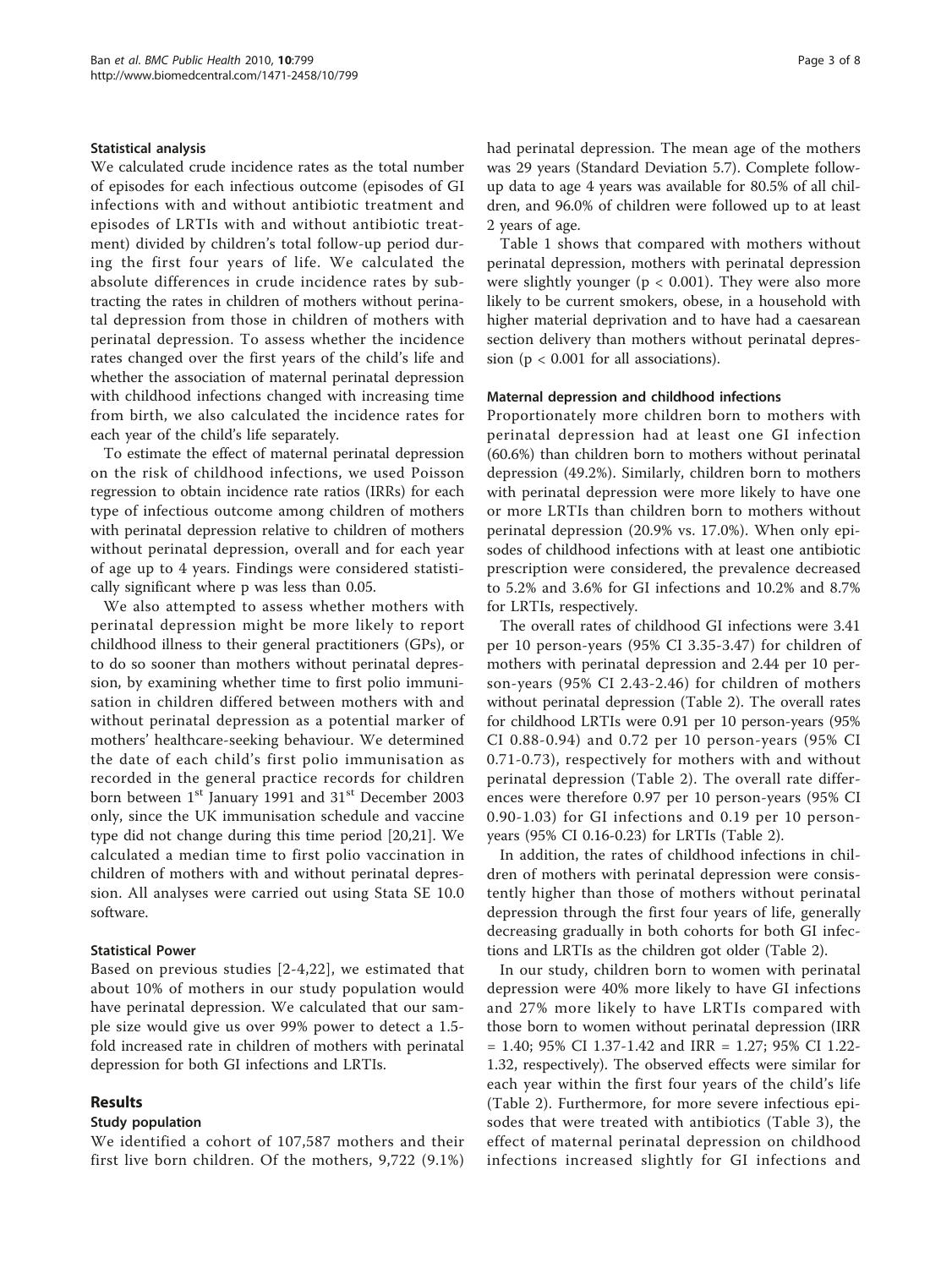|                                               | Maternal perinatal depression* |                             |                             |         |  |  |
|-----------------------------------------------|--------------------------------|-----------------------------|-----------------------------|---------|--|--|
|                                               | No $(n = 97,815)$<br>N(%)      | Yes ( $n = 9,772$ )<br>N(%) | $\chi^2(df^{\dagger})$      | P       |  |  |
| Maternal age at birth of child (years)        |                                |                             |                             |         |  |  |
| Mean (Standard deviation)                     | 29.2(5.6)                      | 28.6(5.9)                   | $t^{\alpha}$ = 9.5 (107585) | < 0.001 |  |  |
| Maternal body mass index (kg/m <sup>2</sup> ) |                                |                             |                             |         |  |  |
| Normal (18.5-24.9)                            | 37971 (38.8)                   | 4069 (41.6)                 | 575.9 (4)                   | < 0.001 |  |  |
| Underweight (<18.5)                           | 2660 (2.7)                     | 395 (4.0)                   |                             |         |  |  |
| Overweight (25-29.9)                          | 12093 (12.4)                   | 1502 (15.4)                 |                             |         |  |  |
| Obese $(>30)$                                 | 5653 (5.8)                     | 910 (9.3)                   |                             |         |  |  |
| Missing                                       | 39438 (40.3)                   | 2896 (29.6)                 |                             |         |  |  |
| Maternal smoking                              |                                |                             |                             |         |  |  |
| Non-smoker                                    | 47266 (48.3)                   | 3952 (40.4)                 | 1300(3)                     | < 0.001 |  |  |
| Ex-smoker                                     | 4698 (4.8)                     | 567 (5.8)                   |                             |         |  |  |
| Current smoker                                | 19985 (20.4)                   | 3463 (35.4)                 |                             |         |  |  |
| Missing                                       | 25866 (26.4)                   | 1790 (18.3)                 |                             |         |  |  |
| Household socioeconomic status                |                                |                             |                             |         |  |  |
| 1 (Least deprivation)                         | 16028 (16.4)                   | 1112 (11.4)                 | 419.1(5)                    | < 0.001 |  |  |
| $\overline{2}$                                | 11714 (12.0)                   | 972 (10.0)                  |                             |         |  |  |
| 3                                             | 11170 (11.4)                   | 1106 (11.3)                 |                             |         |  |  |
| $\overline{4}$                                | 9298 (9.5)                     | 1214 (12.4)                 |                             |         |  |  |
| 5 (Most deprivation)                          | 7063 (7.2)                     | 1078 (11.0)                 |                             |         |  |  |
| Missing                                       | 42542 (43.5)                   | 4290 (43.9)                 |                             |         |  |  |
| Caesarean section delivery                    | 13604 (13.9)                   | 1616 (16.5)                 | 50.6(1)                     | < 0.001 |  |  |
| Sex of the child                              |                                |                             |                             |         |  |  |
| Male                                          | 50192 (51.3)                   | 4922 (50.4)                 | 3.2(1)                      | 0.075   |  |  |

## <span id="page-3-0"></span>Table 1 Characteristics of mothers with and without depression  $(N = 107587)$

\* Mothers with either depression diagnosis and/or at least one antidepressant prescription either during pregnancy and/or in the first six months after the child's delivery.

† Degrees of freedom.

 $\alpha$  Student t-test statistic.

## Table 2 Associations between maternal perinatal depression and childhood gastrointestinal infections and childhood lower respiratory infections

|                             | Maternal perinatal depression |                                       |        |                                       |                              |                                                     |  |  |
|-----------------------------|-------------------------------|---------------------------------------|--------|---------------------------------------|------------------------------|-----------------------------------------------------|--|--|
| <b>Childhood infections</b> | No                            |                                       | Yes    |                                       |                              |                                                     |  |  |
|                             | Events                        | Rate per 10 person-years<br>(95% Cl*) | Events | Rate per 10 person-years<br>(95% Cl*) | Rate difference<br>(95% Cl*) | Unadjusted IRR <sup>#</sup><br>$(95\% \text{ Cl*})$ |  |  |
| GI infections <sup>†</sup>  |                               |                                       |        |                                       |                              |                                                     |  |  |
| Age (years)                 |                               |                                       |        |                                       |                              |                                                     |  |  |
| $0 - 4$                     | 84999                         | 2.44 (2.43-2.46)                      | 11634  | 3.41 (3.35-3.47)                      | $0.97(0.90-1.03)$            | 1.40 (1.37-1.42)                                    |  |  |
| $O-1$                       | 34928                         | 3.71 (3.67-3.75)                      | 4950   | 5.31 (5.16-5.46)                      | $1.60(1.45-1.75)$            | 1.43 (1.39-1.48)                                    |  |  |
| $1 - 2$                     | 26845                         | 3.02 (2.98-3.06)                      | 3533   | 4.06 (3.93-4.19)                      | $1.04(0.90-1.18)$            | 1.34 (1.30-1.39)                                    |  |  |
| $2 - 3$                     | 14289                         | $1.69(1.66-1.72)$                     | 1981   | 2.40 (2.30-2.51)                      | $0.71(0.60 - 0.82)$          | 1.42 (1.35-1.49)                                    |  |  |
| $3 - 4$                     | 8937                          | $1.11(1.09-1.13)$                     | 1170   | 1.49 (1.41-1.58)                      | $0.38(0.30-0.47)$            | $1.35(1.27-1.43)$                                   |  |  |
| LRTls <sup>‡</sup>          |                               |                                       |        |                                       |                              |                                                     |  |  |
| Age (years)                 |                               |                                       |        |                                       |                              |                                                     |  |  |
| $0 - 4$                     | 25143                         | $0.72$ $(0.71 - 0.73)$                | 3139   | $0.91(0.88-0.94)$                     | $0.19(0.16 - 0.23)$          | $1.27(1.22 - 1.32)$                                 |  |  |
| $O-1$                       | 12202                         | 1.28 (1.26-1.31)                      | 1632   | 1.72 (1.64-1.81)                      | $0.44(0.36-0.53)$            | $1.35(1.28-1.42)$                                   |  |  |
| $1 - 2$                     | 6530                          | $0.73$ $(0.71 - 0.75)$                | 725    | $0.82$ (0.76-0.88)                    | $0.09$ $(0.03 - 0.16)$       | $1.13(1.05-1.22)$                                   |  |  |
| $2 - 3$                     | 3783                          | $0.45(0.43-0.46)$                     | 454    | $0.55(0.50-0.60)$                     | $0.10(0.05 - 0.15)$          | $1.23(1.11-1.35)$                                   |  |  |
| $3 - 4$                     | 2628                          | $0.33$ $(0.31 - 0.34)$                | 328    | $0.42$ $(0.37 - 0.46)$                | $0.09(0.04 - 0.14)$          | $1.28(1.14-1.44)$                                   |  |  |

\* Confidence interval.

# Incidence rate ratio.

† Gastrointestinal infections.

‡ Lower respiratory tract infections.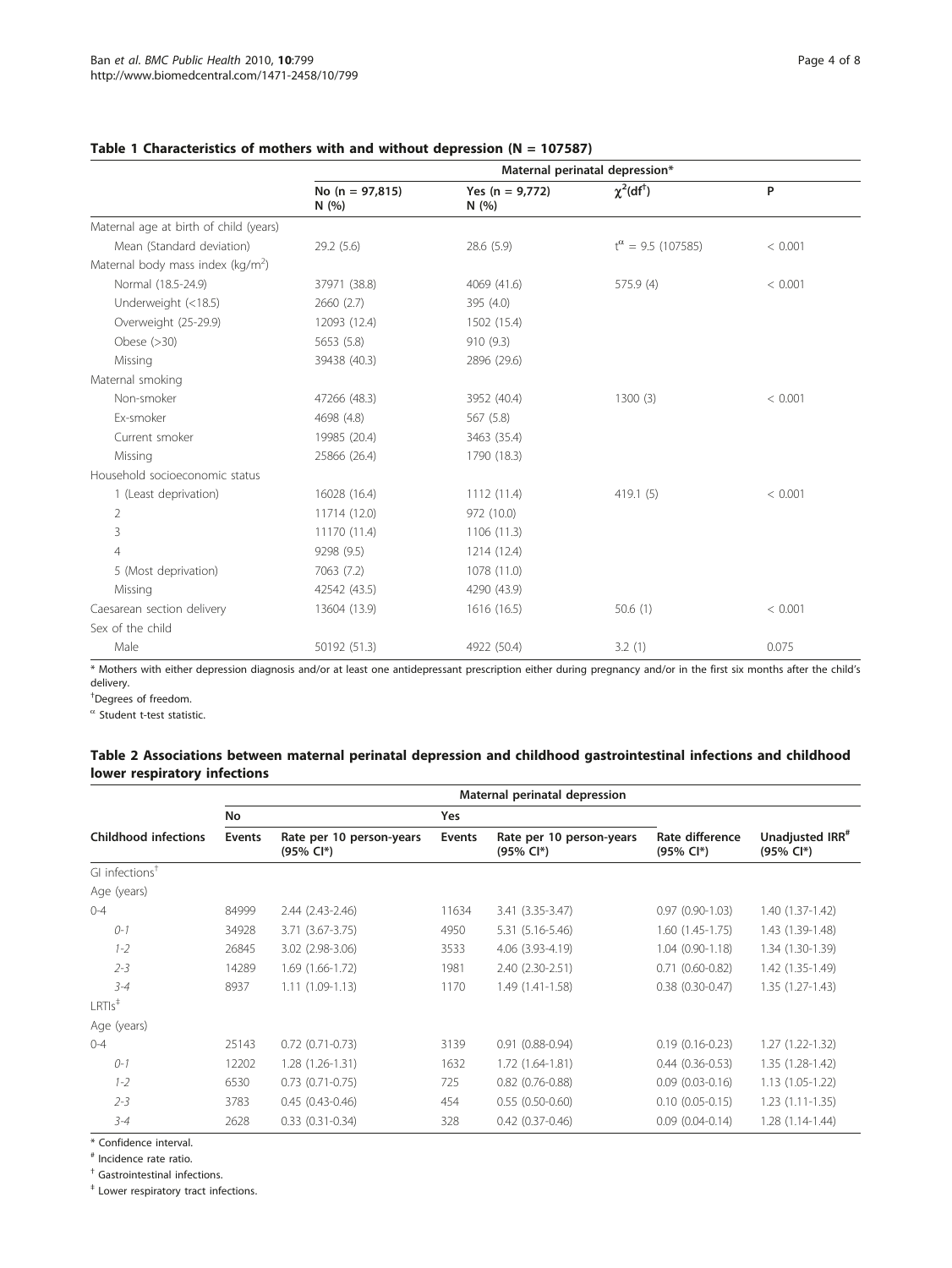|                                            | No     |                                          | Yes  |                                                 |                                 |                                                      |
|--------------------------------------------|--------|------------------------------------------|------|-------------------------------------------------|---------------------------------|------------------------------------------------------|
| Antibiotic-treated<br>childhood infections | Events | Rate per 10<br>person-years<br>(95% Cl*) |      | Events Rate per 10<br>person-years<br>(95% Cl*) | Rate<br>difference<br>(95% Cl*) | <b>Unadjusted</b><br>$IRR$ <sup>#</sup><br>(95% Cl*) |
| GI infections <sup>†</sup>                 |        |                                          |      |                                                 |                                 |                                                      |
| Age (years)                                |        |                                          |      |                                                 |                                 |                                                      |
| $0 - 4$                                    | 3550   | $0.10(0.10-0.10)$                        | 512  | $0.15(0.14-0.16)$                               | $0.05(0.03 - 0.06)$             | $1.47(1.34-1.61)$                                    |
| $O-1$                                      | 1144   | $0.12(0.11-0.13)$                        | 176  | $0.18(0.16 - 0.21)$                             | $0.07(0.04 - 0.09)$             | $1.54(1.32-1.81)$                                    |
| $1 - 2$                                    | 1153   | $0.13(0.12-0.14)$                        | 172  | $0.19(0.17 - 0.23)$                             | $0.07(0.04 - 0.10)$             | 1.52 (1.29-1.78)                                     |
| $2 - 3$                                    | 731    | $0.09$ $(0.08 - 0.09)$                   | 104  | $0.12$ (0.10-0.15)                              | $0.04$ $(0.01 - 0.06)$          | 1.45 (1.18-1.78)                                     |
| $3 - 4$                                    | 522    | $0.06(0.06 - 0.07)$                      | 60   | $0.08$ $(0.06 - 0.10)$                          | $0.01$ $(0.00 - 0.03)$          | 1.18 (0.90-1.54)                                     |
| LRTls <sup>‡</sup>                         |        |                                          |      |                                                 |                                 |                                                      |
| Age (years)                                |        |                                          |      |                                                 |                                 |                                                      |
| $0 - 4$                                    | 8868   | $0.25(0.25-0.26)$                        | 1035 | $0.30(0.28-0.32)$                               | $0.05(0.03 - 0.07)$             | $1.19(1.11-1.27)$                                    |
| $O-1$                                      | 3462   | $0.36$ $(0.35-0.37)$                     | 418  | $0.44(0.40-0.48)$                               | $0.07$ $(0.03 - 0.12)$          | 1.21 (1.10-1.34)                                     |
| $1 - 2$                                    | 2536   | $0.28$ $(0.27 - 0.29)$                   | 276  | $0.31(0.28-0.35)$                               | $0.03$ $(0.00 - 0.07)$          | $1.11(0.98-1.25)$                                    |
| $2 - 3$                                    | 1661   | $0.20(0.19 - 0.21)$                      | 195  | $0.23$ $(0.20 - 0.27)$                          | $0.04$ $(0.00 - 0.07)$          | 1.20 (1.03-1.39)                                     |
| $3 - 4$                                    | 1209   | $0.15(0.14-0.16)$                        | 146  | $0.19(0.16 - 0.22)$                             | $0.04$ (0.00-0.07)              | $1.24(1.04-1.47)$                                    |
| * Confidence interval                      |        |                                          |      |                                                 |                                 |                                                      |

<span id="page-4-0"></span>

| Table 3 Associations between maternal perinatal depression and childhood infections with antibiotic treatment |  |  |  |
|---------------------------------------------------------------------------------------------------------------|--|--|--|
|---------------------------------------------------------------------------------------------------------------|--|--|--|

Confidence interval.

Incidence rate ratio.

† Gastrointestinal infections.

‡ Lower respiratory tract infections.

decreased slightly for LRTIs (IRR =  $1.47$ ; 95% CI 1.34-1.61 and IRR = 1.19; 95% CI 1.11-1.27, respectively).

## Maternal perinatal depression and the time to first polio vaccination in children

We identified 92,218 children born between 1<sup>st</sup> January 1991 and 31<sup>st</sup> December 2003 who accounted for 85.7% of the whole cohort and who were representative of the whole cohort as they had almost identical distributions of maternal characteristics (data not shown). Overall, 98% of children born to women with perinatal depression had their first polio vaccination, as did the same proportion of children born to women without perinatal depression. The median time of receipt of the first polio vaccination was 61 days after birth for children of mothers with perinatal depression (interquartile range [IQR] 58-68) and this was almost identical for children of mothers without perinatal depression (median = 61 days; IQR 57-67).

## **Discussion**

## Principal findings

Our results show that children born to women with perinatal depression had a 40% increased rate of GI infections and a 27% increased rate of LRTIs compared with children born to women without perinatal depression. For more severe, antibiotic-treated infections, the observed effects increased slightly for GI infections to 47% but decreased slightly for LRTIs to 19%. Our

observed absolute differences in rates suggest that over a one year period there were about 97 more GI infections and 19 more LRTIs among every 1000 children born to women with perinatal depression than among 1000 children born to women without perinatal depression. Moreover, the near identical timing of the first polio vaccination among both groups provides no evidence to support the possibility that higher rates of GI infections and LRTIs in children of mothers with perinatal depression may be explained by differential levels of diagnosis due to increased healthcare-seeking behavior among this group.

## Strengths and limitations

We have conducted a large population-based cohort study of the association between maternal perinatal depression and childhood infections using primary care data in the UK. Our considerable sample size means that our findings are unlikely to be due to chance. The data we used were obtained from a national database and prospectively recorded by GPs, thus excluding the possibility of recording or recall bias in both our exposure and outcome.

Full 4-year follow-up data were not available for 19.5% of children. Such drop-outs occur due to death or patients deregistering from GP practices. There was no evidence of an increased risk of death in either cohort. In the UK registration with a general practitioner is continuous unless a patient actively requests removal from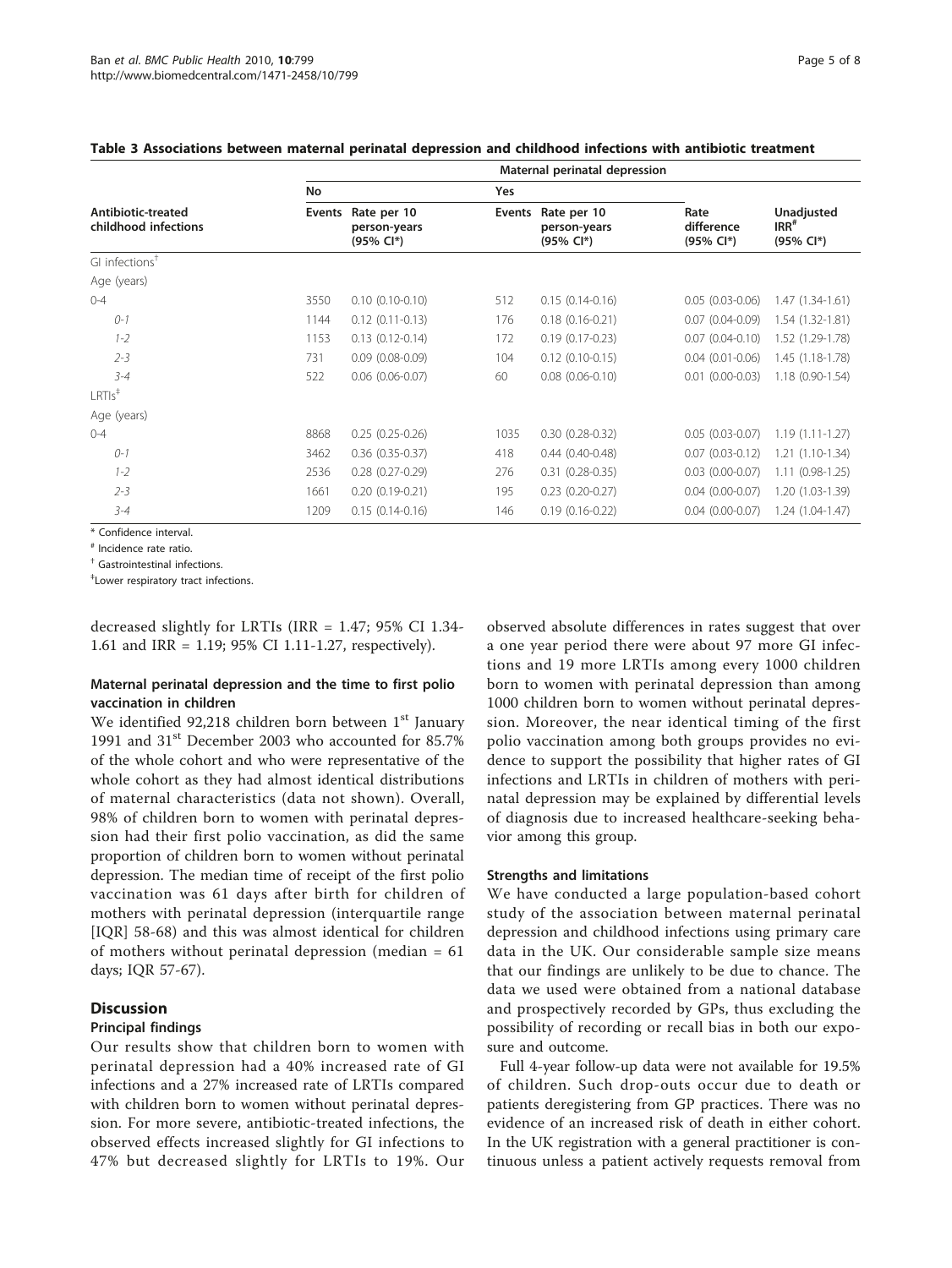the practice list, or makes an application to join another practice (typically due to a change of address, or the opening of a new practice). Drop-out rates were similar in both cohorts and we feel they are unlikely to have had a substantial impact on our results.

Although the inclusion of postpartum depression in the exposure definition meant that there could be potential for reverse causation due to some overlap between postpartum depression and childhood infections in the first six months of a child's life, such overlap could not affect the observations at age 1, 2, and 3 years. As we found that the increased risk of childhood infections in mothers with perinatal depression was consistent throughout the first four years of the child's life, we believe it is unlikely that our results were due to reverse causality.

There was a legitimate weakness in our exposure measurement as a certain proportion of mothers with perinatal depression are neither diagnosed nor treated in primary care. The prevalence of diagnosed maternal perinatal depression found in our study (about 9.1%) was in general 4-6% lower than some previous studies conducted in high-income countries [\[2](#page-6-0)-[4,23](#page-7-0)]. However, these studies were based in research settings where selected populations were screened for depression mostly using self-administered questionnaires and their samples were much smaller than ours. On restricting to diagnosed depression using a standardized interviewing schedule, two previous studies (including a meta-analysis) [[4,22](#page-7-0)] found fairly similar prevalence figures to ours. Although we acknowledge that existing depression does remain undiagnosed in the population, during pregnancy and in the first few months after delivery, women typically have more frequent contact with health professionals than they would usually do because of antenatal/postnatal check-ups. This would tend to reduce under-diagnosis of depression this period. Nevertheless, the presence of under-diagnosis in this population would only result in an underestimation of the risk of childhood GI infections and LRTIs in children associated with perinatal depression, since such misclassification would produce a bias towards the nullhypothesis (of no association between perinatal depression in mothers and childhood infections in offspring).

We defined childhood infections as children having been diagnosed with GI infections or LRTIs in primary care, which primarily relied on mothers bringing their children to see their GPs, so they most likely represented the more severe end of the spectrum of these infections. We supposed that, if women with perinatal depression felt more anxious or less capable to take care of their children, they may take children to see their GPs more often than women without perinatal depression and the increased risk of childhood infections in

mothers with perinatal depression therefore could be an overestimate due to biased ascertainment. The first childhood polio vaccination is a routine appointment common to both cohorts of children and mothers and one might expect the timing to be earliest and uptake the greatest amongst children of mothers with high levels of healthcare-seeking behaviour. Although timing and uptake of polio vaccination were all but identical in both cohorts we accept that this is only an indirect, measure of mothers' health seeking behaviour and we cannot conclusively exclude the possibility of biased ascertainment.

Although we considered other factors related to maternal perinatal depression in our analysis, the records of a substantial number of individuals did not provide information about factors such as household socioeconomic status (44% missing), maternal smoking (26.4%) and maternal BMI (40% missing). We were also unable to adjust for some other factors, such as the period of breastfeeding and the child's birth weight which have previously been linked to childhood infections [[13,24,25\]](#page-7-0) in low-income countries, because birth weight and breastfeeding status are seldom recorded in THIN. It could be argued, however, that these factors may form part of a causal pathway linking maternal perinatal depression to childhood infections. After adjusting for these factors, one previous study [[10\]](#page-7-0) (carried out in Pakistan) still found a statistically significant association between maternal postpartum depression and childhood GI infections, suggesting that incomplete adjustment for confounding is unlikely to completely explain the observations of our study.

#### Interpretation in context of previous studies

Although to our knowledge there are only three previous studies [[9-11\]](#page-7-0) examining the potential association between maternal perinatal depression and childhood infections, all have found an increased risk of childhood infections in children born to women with perinatal depression. For example, in a recent American crosssectional study of 194 mothers and their children at 4-6 weeks postpartum, Groer and Morgan found that children of mothers with postpartum depression experienced more physical illness (including diarrhoeal illness) since birth compared with children of mothers without postpartum depression ( $p = 0.03$ ) [\[9](#page-7-0)]. This study, however, did not provide any measure of effect and did not adjust for potential confounding factors.

In our study, we combined the period of antenatal and postnatal depression together and therefore we did not examine whether the increased risk of childhood infections was independently associated with antenatal depression or early postnatal depression. Rahman et al carried out a similar cohort study [\[11\]](#page-7-0) of 265 mothers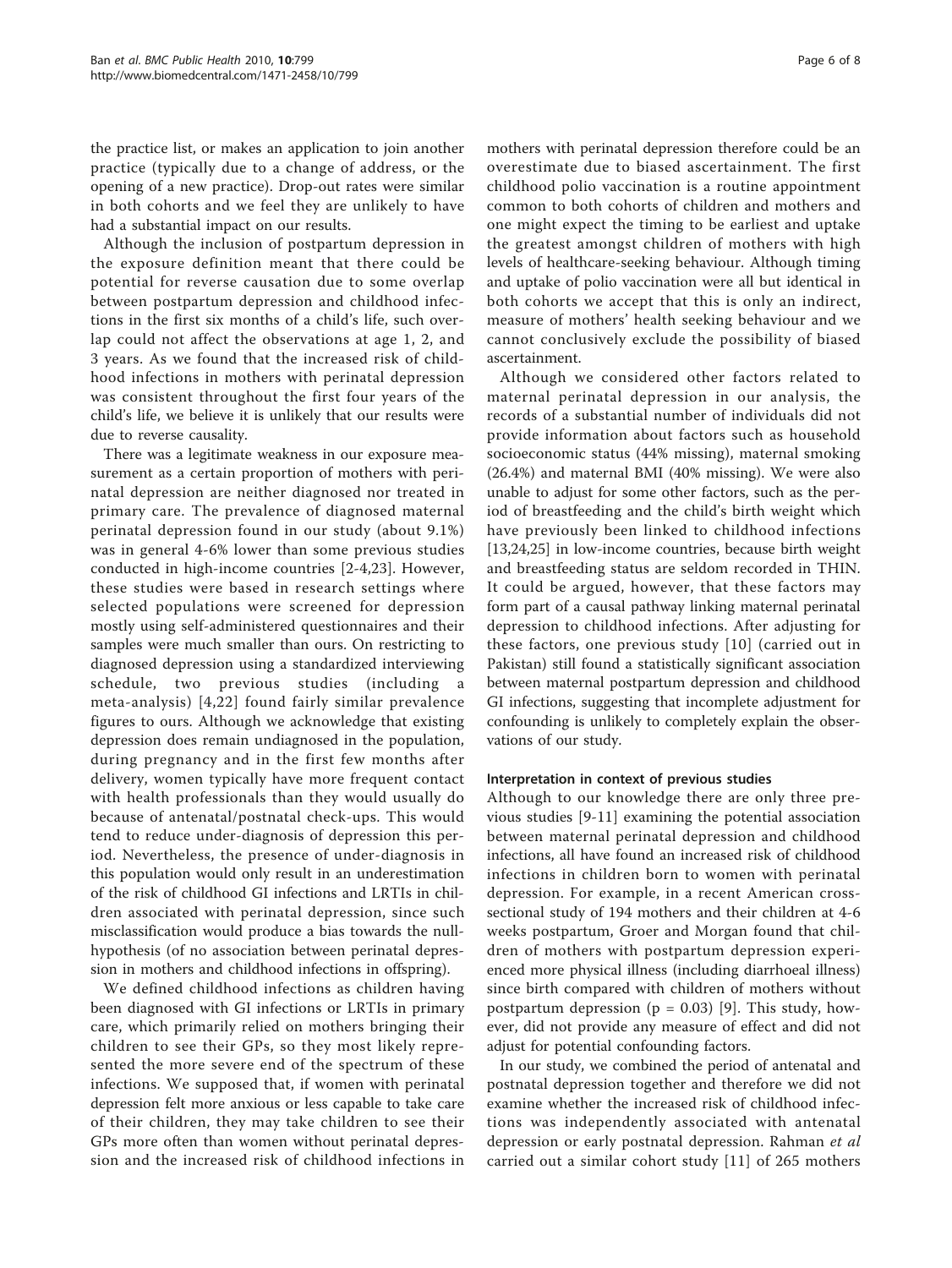<span id="page-6-0"></span>(130 mothers with perinatal depression) in Pakistan and found an increased risk of diarrhoea and a slightly increased, but not statistically significant, risk of ARIs in children of mothers with antenatal or postnatal depression compared with children of mothers without depression (OR = 2.4; 95% CI 1.7-3.3 and OR = 1.1; 95% CI 0.9-1.4, respectively), although they did not adjust for any confounding factors. A subsequent study by the same authors [\[10](#page-7-0)] which focused only on the relationship between postnatal depression and childhood diarrhoeal illness showed a similar result to the first, although the risk of diarrhoea in children of mothers with postnatal depression compared with children of mothers without postnatal depression was much stronger once adjusted for important maternal and child factors (unadjusted  $OR = 2.3$ ; 95% CI 1.6-3.1 and adjusted OR = 3.1;  $95\%$  CI 1.8-5.6). The latter study used data from the same cohort of women and only about 5% of women with antenatal depression did not also have postnatal depression [[10](#page-7-0)].

Compared with our study, Rahman et al found a larger effect on GI infections but a slightly smaller one on respiratory infections. Their study population was from a rural area of Pakistan where childhood infections were much more common than in our study population. Furthermore, they used only binary outcomes of more or fewer than five childhood diarrhoeal episodes and more or fewer than six ARI episodes per year, while our outcomes were incidence rates of individual episodes of GI infections and LRTIs. Consequently, our results are not directly comparable. In spite of different study populations and different measures of outcome, we both found an increased risk of GI infections (and also a similar magnitude of respiratory infection risk) in children born to women with perinatal depression compared with those born to women without perinatal depression.

There could be several potential explanations for the association between perinatal depression in mothers and childhood infections in offspring. First of all, previous research [[6](#page-7-0),[9\]](#page-7-0) has found that mothers with depression during the perinatal period have a dysregulated hypothalamic pituitary adrenocotical axis resulting in decreased levels of salivary cortisol and potentially depressed cellular immunity. This may have a direct impact on the child's immune and neuroendocrine development. Secondly, perinatal depression can have a considerable impact on mothers' childcare abilities. Previous studies [[9](#page-7-0),[26\]](#page-7-0) reported that mothers with postpartum depression were less likely to breastfeed their children and more likely to give up exclusive breastfeeding than mothers without depression. Breastfeeding can strengthen the immune system of the child and it has been shown that children who are not breastfed have more acute respiratory infections than those who are not [[13](#page-7-0)]. Likewise, children of mothers with perinatal depression have been found to be less well nourished than those of mothers without depression [[27,28\]](#page-7-0), which will increase susceptibility to infection.

In addition, postpartum depression in mothers can lead to child neglect and poorer childcare practices, especially in high-income countries [[5,29](#page-7-0),[30\]](#page-7-0). Children may thus be more exposed to unsanitary and dangerous environments, increasing the potential for exposure to sources of infection.

## Conclusions

Our findings show that depression in mothers during and after pregnancy is associated with an increased risk of childhood infections in offspring. If causally related, our findings suggest that a substantial social and economic burden of childhood morbidity could be avoided through effective prevention of antenatal and postnatal depression [1], although further work is required to investigate the detailed reasons for these findings. In primary care, physicians and other healthcare professionals should be aware of the potential increased presentation of childhood infections in children of mothers with perinatal depression.

#### Abbreviations

95% CI: 95% confidence interval; ARIs: acute respiratory infections; BMI: body mass index; GI infections: gastrointestinal infections; GP: general practitioner; HR: hazard ratio; IQR: interquartile range; IRR: incidence rate ratio; LRTIs: lower respiratory tract infections; OR: odds ratio; THIN: The Health Improvement Network; UK: United Kingdom.

#### Acknowledgements

This study was founded through the Division of Epidemiology & Public Health of the University of Nottingham.

#### Authors' contributions

LB carried out the literature review and participated in the development of the study design, data management, data analysis, interpretation of the data, writing the article and revising article drafts for publication. JEG had the initial idea for the study and its design and participated in the development of the study design, data management, interpretation of the data, and revising article drafts for publication. JW participated in the development of the study design, interpretation of the data, and revising article drafts for publication. LJT had the initial idea for the study and its design and participated in the development of the study design, data management, interpretation of the data, and revising article drafts for publication. All authors read and approved the final manuscript.

#### Competing interests

The authors declare that they have no competing interests.

#### Received: 13 April 2010 Accepted: 31 December 2010 Published: 31 December 2010

#### References

- 1. National Institute for Health and Clinical Excellence: Antenatal and postnatal mental health (Clinical management and service guidance) London; 2007.
- 2. Gavin NI, Gaynes BN, Lohr KN, Meltzer-Brody S, Gartlehner G, Swinson T: [Perinatal depression: a systematic review of prevalence and incidence.](http://www.ncbi.nlm.nih.gov/pubmed/16260528?dopt=Abstract) Obstet Gynecol 2005, 106(5 Pt 1):1071-1083.